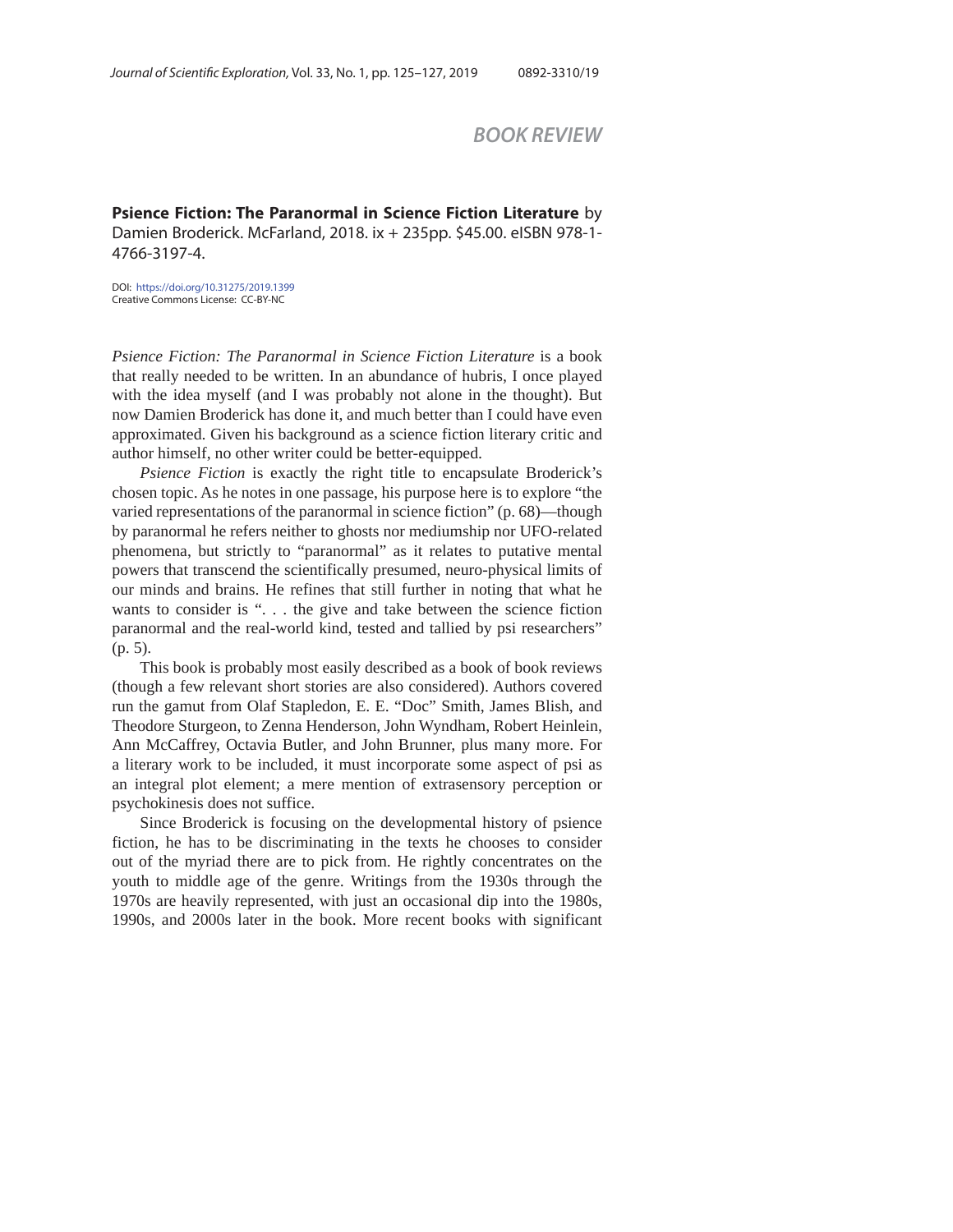

psi elements, such as Justin Cronin's *The Passage* (2010) await some future sequel to Broderick's survey.

Importantly, though, Broderick does point out that compared with earlier eras, there has been somewhat of a paucity of substantial psi-connected science fiction in recent decades. As he notes ". . . the proportion of at least moderately significant books of this kind sagged, with an astonishing Quiet Zone of 23 years prior to 2011" (p. 185). Part of the reason for this, Broderick suggests, is the ascendency of the fantasy genre, the wild popularity of which today tends to suck the oxygen out of the room for somewhat more cerebral fiction such as the science-informed sci-fi.

It's a lot easier to write (and read) fiction that doesn't have to follow any rules but the ones the author makes up for his or her fantasy world.

I did find one omission puzzling. As far as I could tell, there is no mention of the prolific Andre Norton, whose career began in 1934 and spanned 70 years. Starting very early, much of her work was suffused with telepathy and other forms of ESP that would seem to justify her inclusion in the pantheon of pioneering psience fiction. But Norton's fare appeals solidly to the young adult market, so perhaps that's why she was passed over for this study.

Broderick conscientiously alerts us that "because this book is a study of the interaction between scientific studies of paranormal phenomena and their representation in science fiction," there will be spoilers. "LOTS OF SPOILERS" he intones in uppercase, just so we can't say we weren't forewarned. "*THIS BOOK IS MADE OF SPOILERS!*"

Don't let the presence of plot spoilers deter you. I found them generally unobjectionable, and I still feel motivated to seek out and read those tales he reviews that piqued my interest. I hasten to add that, though Broderick threatens spoilers, his writing often conceals as much (or more) than it reveals—perhaps in an attempt to make amends for having to disclose crucial plot developments necessary to his analysis.

Though book introductions are often "flyover country" for the casual reader, Broderick's book Introduction provides important context and interesting narrative as to how and why psi made its inroads into sci-fi. Particularly enlightening was the legendary John W. Campbell's role in